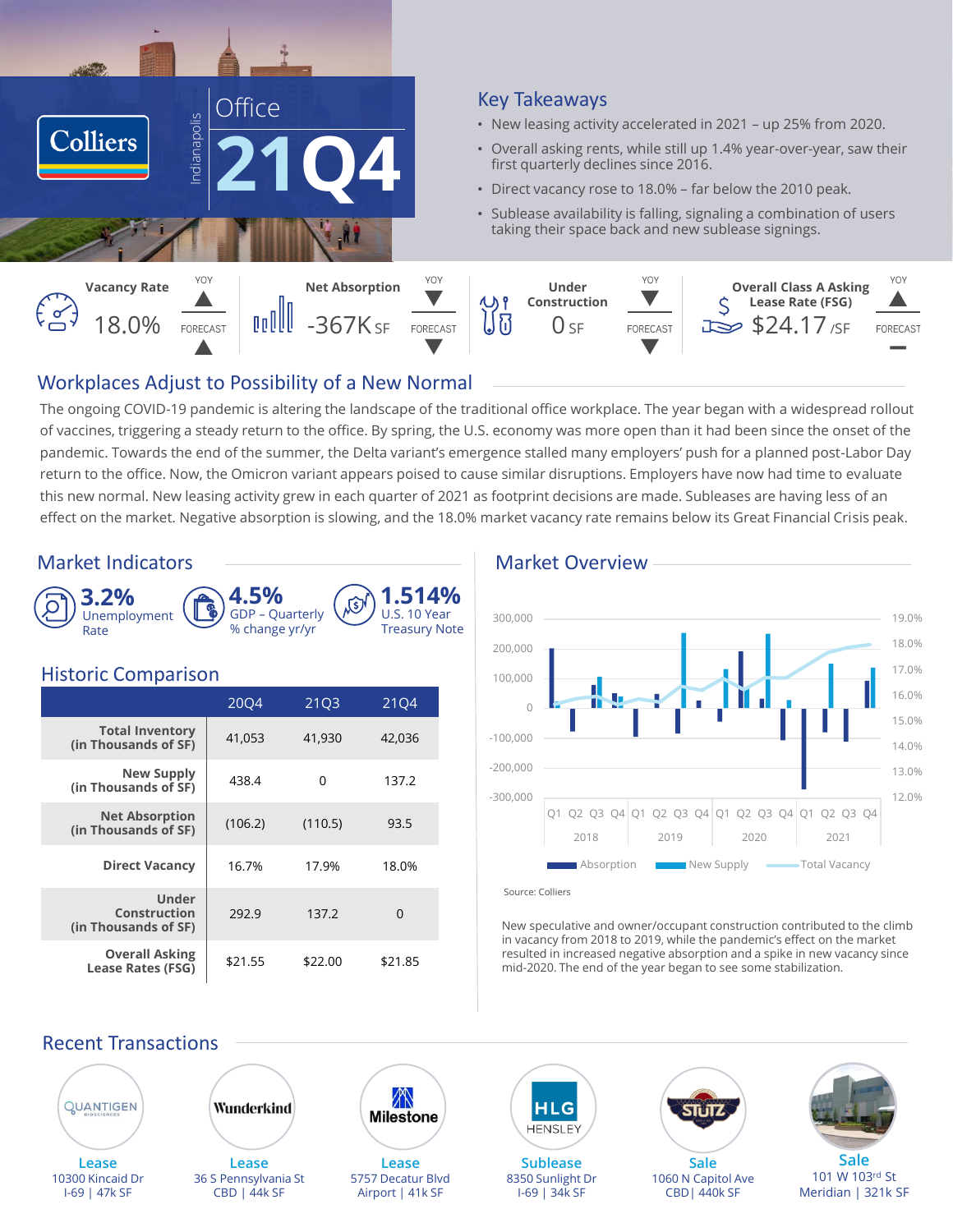

### CBD

The Indianapolis CBD vacancy grew in 2021, ending the year at 18.9%. Top-tier class A assets outperformed others with minimal occupancy losses and 3.0% rent growth since 20Q1, signaling the remaining demand for high-profile offices. Tech users continue to energize the downtown market, signaled by Wunderkind's lease of 44K sf in the Century Building. The boundaries of the CBD footprint expanded again in 2021 when The Box Factory and Union 601, both primarily pre-leased, were built. The Stutz complex sold to SomeraRoad, who plans to reenergize the property and draw more activity north of the traditional CBD. Exponential growth of downtown residents appeals to younger workforces, and their outsized demand for amenities bodes well for activity from companies focusing more on recruitment.

# North Suburban

New leasing activity surged in the latter half of 2021 – nearly doubling the amount leased through 21Q2. North suburban office leasing accounted for two-thirds of the year's activity. Not included in these statistics are user purchases, which made up the three largest user transactions. Occupiers moving into newly purchased or constructed properties continue to offset activity levels by adding to vacancy in traditional parks. The completion of the new headquarters for Zotec Partners along the Meridian Corridor and the company's subsequent consolidation led to another bump in vacancy. SEP and First Internet Bank both moved into newly built owner/user buildings, but the spaces they vacated were backfilled by other companies. Overall, class A north suburban rents ended 2021 relatively flat. However, the lease-up of high-rent, top-tier space led to a deceptive decrease in asking rents in some areas, especially the Carmel submarket.

# **Subleases**

The remote work dynamic triggered a jump in unused office space, causing sublease availability to surge from pre-pandemic levels. In late 2021, overall sublease availability dipped for the first time since 20Q1. The reason for the decrease is both due to workers coming back to the office and new subleases being signed. Sublease signings accounted for five of the 20 largest new transactions through 21Q3, competing with owners' ability to draw new tenants and increase occupancy. The average rental gap between sublease and direct availabilities is \$4.25. Landlords hope to offset these disparate dynamics by offering more concessions, including longer periods of free rent, to avoid widening the gap too much between asking and taking rents.



#### Class A Asking Rents (FSG)



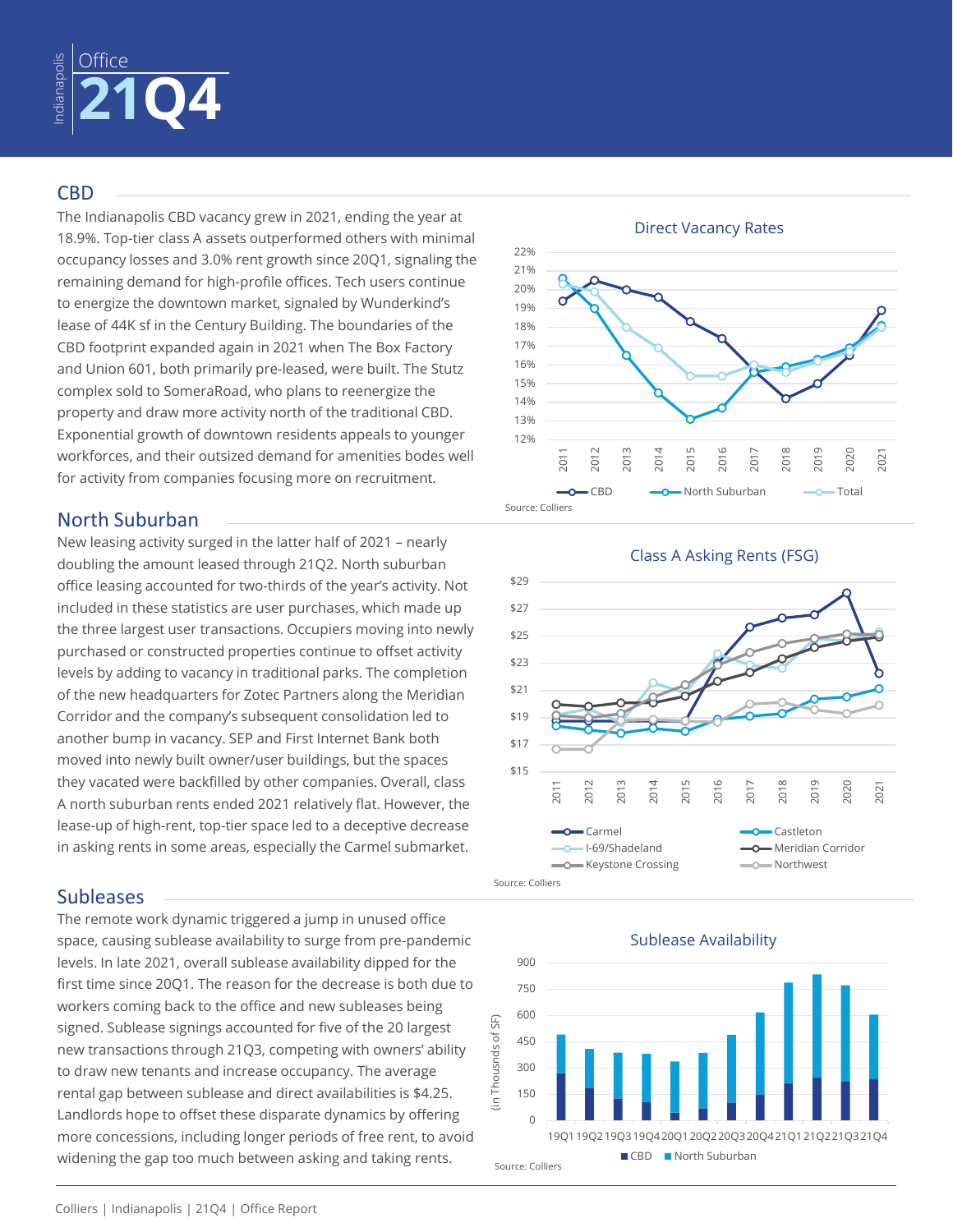

# Notable New User Transactions

2021

| <b>Building Name, Address</b>                        | <b>Submarket</b> | <b>Tenant or Buyer</b>            | <b>Transaction Type</b> | <b>Building</b><br><b>Class</b> | <b>SF</b> |
|------------------------------------------------------|------------------|-----------------------------------|-------------------------|---------------------------------|-----------|
| 9070 Hague Rd, Indianapolis                          | I-69/Shadeland   | 3Chi                              | User Purchase           | B                               | 111,151   |
| 7333-7337 W Washington St, Indianapolis              | Airport          | T&W Corporation                   | User Purchase           | B                               | 91.183    |
| 9050 E 33rd St, Indianapolis                         | East             | Indianapolis Public Transport Co. | User Purchase           | B                               | 61,000    |
| Gateway One, 10300 Kincaid Dr, Fishers               | I-69/Shadeland   | Quantigen                         | New Lease               | A                               | 46,589    |
| Century Building, 36 S Pennsylvania St, Indianapolis | CBD              | Wunderkind                        | New Lease               | B                               | 44.128    |
| Hartsfield Building, 5757 Decatur Blvd, Indianapolis | Airport          | Milestone Contractors             | New Lease               | B                               | 40.985    |
| Stanley Security Building, 8350 Sunlight Dr, Fishers | I-69/Shadeland   | Hensley Legal Group, PC           | Sublease                | $\overline{A}$                  | 34,433    |

# Notable Investment Sale Transactions

#### 2021

|                                                                         |                          |                                 |                            | <b>Building</b> |         |
|-------------------------------------------------------------------------|--------------------------|---------------------------------|----------------------------|-----------------|---------|
| <b>Building Name, Address</b>                                           | <b>Submarket</b>         | <b>Buyer</b>                    | <b>Seller</b>              | <b>Class</b>    | SF.     |
| Stutz Business Center   & II, 1060 N Capitol Ave, Indianapolis          | <b>CBD</b>               | SomeraRoad                      | Turner Woodard             | Mixed Use       | 440,000 |
| Geico Building, 101 W 103rd St, Indianapolis                            | Meridian Corridor        | Real Capital Solutions          | Carmel Indy Holdings LLC   | B               | 321,000 |
| River Road I & II, 9025 & 9045 River Rd, Indianapolis                   | <b>Keystone Crossing</b> | <b>ICONIC Property Partners</b> | Onward Investors           | A               | 231,496 |
| Directors Row, 2401-2495 Directors Row, Indianapolis                    | Airport                  | Ziff Properties, Inc.           | Equity Investment Group    | C/Flex          | 215,100 |
| One & Two River Crossing, 3815 & 3925 River Crossing Pkwy, Indianapolis | Keystone Crossing        | Felton Properties Inc.          | Franklin Street Properties | A               | 204,392 |
| 2955 N Meridian St, Indianapolis                                        | Midtown                  | New City Development            | Capitol Equities           | B               | 189.884 |

# Notable Construction Projects

2021

|                                                   |                   |                                  |                            | <b>Construction</b> |         |
|---------------------------------------------------|-------------------|----------------------------------|----------------------------|---------------------|---------|
| <b>Building Name, Address</b>                     | <b>Submarket</b>  | <b>Major Tenants</b>             | <b>Construction Status</b> | <b>Type</b>         | SF      |
| First Internet Bank HQ, 8701 E 116th St, Fishers  | I-69/Shadeland    | First Internet Bank (owner/user) | Completed - 2104           | Build-to-Suit       | 168,000 |
| Zotec Partners HQ, 1 Zotec Way, Carmel            | Meridian Corridor | Zotec Partners (owner/user)      | Completed - 21Q3           | Build-to-Suit       | 120,000 |
| The Box Factory, 1411 Roosevelt Ave, Indianapolis | CBD               | Lewis Wagner LLP, Gray Capital   | Completed - 21Q2           | Speculative         | 84,709  |
| SEP HQ, 16080 Westfield Blvd, Carmel              | Meridian Corridor | <b>SEP</b>                       | Completed - 2104           | Build-to-Suit       | 70,200  |
| The Union 601, 601 S Meridian St, Indianapolis    | CBD               | Greenlight Guru                  | Completed - 21Q2           | Speculative         | 66,000  |



# YTD Leasing Activity Distribution





Source: Colliers